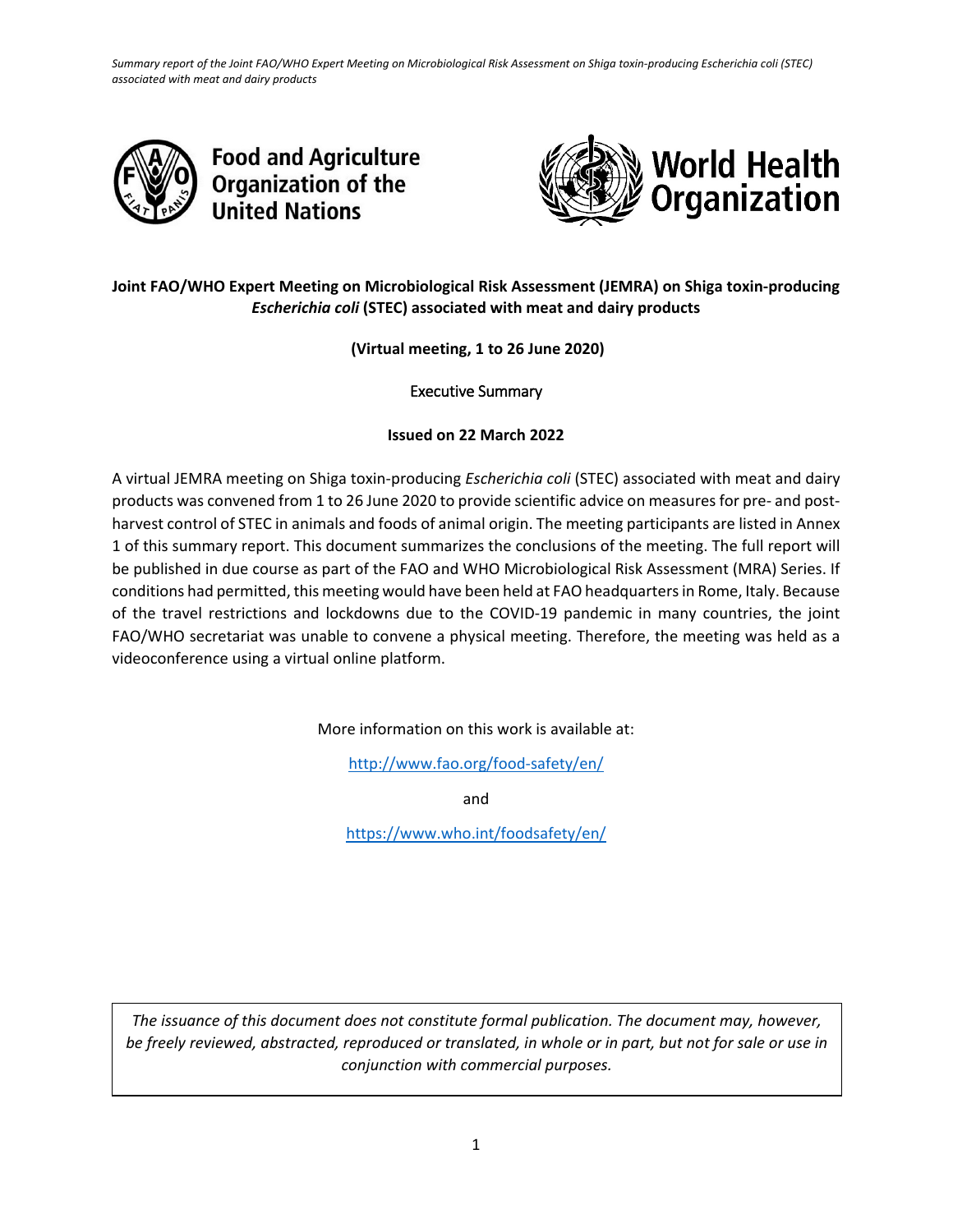# **1. Background and approach**

Shiga toxin-producing *Escherichia coli* (STEC) are an important cause of food-borne disease. Infections can result in a wide range of disease symptoms from mild intestinal discomfort and hemorrhagic diarrhea to severe conditions including haemolytic uremic syndrome (HUS), end-stage renal disease and death. In its report on the global burden of food-borne disease, WHO estimated that in 2010 food-borne STEC caused more than 1.2 million illnesses, 128 deaths, and nearly 13 000 Disability Adjusted Life Years (DALYs) (WHO, 2015).

The Codex Committee on Food Hygiene (CCFH) has highlighted the importance of STEC in foods since its 32nd Session in 1999, when it prioritized their presence in beef and sprouts as significant public health problems in Member countries (FAO and WHO, 2000). Following a request from the 47th Session in November 2015 (FAO and WHO, 2016), the FAO and WHO published the report *Shiga toxin-producing Escherichia coli (STEC) and food: attribution, characterization and monitoring* in 2018 (FAO and WHO, 2018). As part of the 50th session of CCFH in November 2018, the FAO/WHO further updated the committee with additional information on STEC that was subsequently published in the report *Attributing illness caused by Shiga toxin-producing Escherichia coli (STEC) to specific foods* (FAO and WHO, 2019a). The Codex Alimentarius Commission (CAC) at the 42nd Session, July 2019, approved new work on the development of guidelines for the control of STEC in beef, raw milk and cheese produced from raw milk, leafy greens and sprouts (FAO and WHO, 2019b). To support this work, the Joint FAO/WHO Expert Meeting on Shiga toxin-producing *Escherichia coli* (STEC) associated with Meat and Dairy Products was convened virtually from 1 to 26 June 2020 to review relevant measures for pre- and post-harvest control of STEC in animals and foods of animal origins.

The scientific literature describing physical, chemical and biological control measures (and their combinations) against STEC during primary production, processing and post-processing of raw meat, raw milk and raw milk cheeses was reviewed. The efficacy and utility of reported control measures were scored as high, medium or low, based on expert opinion informed by systematic reviews and/or metaanalyses, when available.

# **2. Control of STEC in meat**

# **2.1 Primary production control measures**

In meat production and processing systems, many approaches to support control of STEC are based on Good Agricultural Practice (GAP) and/or Good Hygiene Practice (GHP) that aim to generally reduce the spread of pathogens and are not specifically focused on STEC. On-farm, these include managing the hygienic conditions of housing, bedding and drinking water hygiene, appropriate animal density and biosecurity measures, effective sanitation of facilities and proper disposal of manure, all of which have been shown to contribute to generally reduce the faecal-oral transmission of pathogens, among livestock.

# **2.1.1 Cattle**

On-farm, several dietary and herd management strategies with varying levels of impact on STEC populations in beef and dairy animals have been explored. Evidence to support cattle demographics, animal density, exposure to other animals, and sanitation of bedding were rated as having medium or high confidence to impact STEC. Interventions including feeding of forage versus concentrate rations, specific grain types, and the inclusion of citrus products and essential oils in feed were supported at lower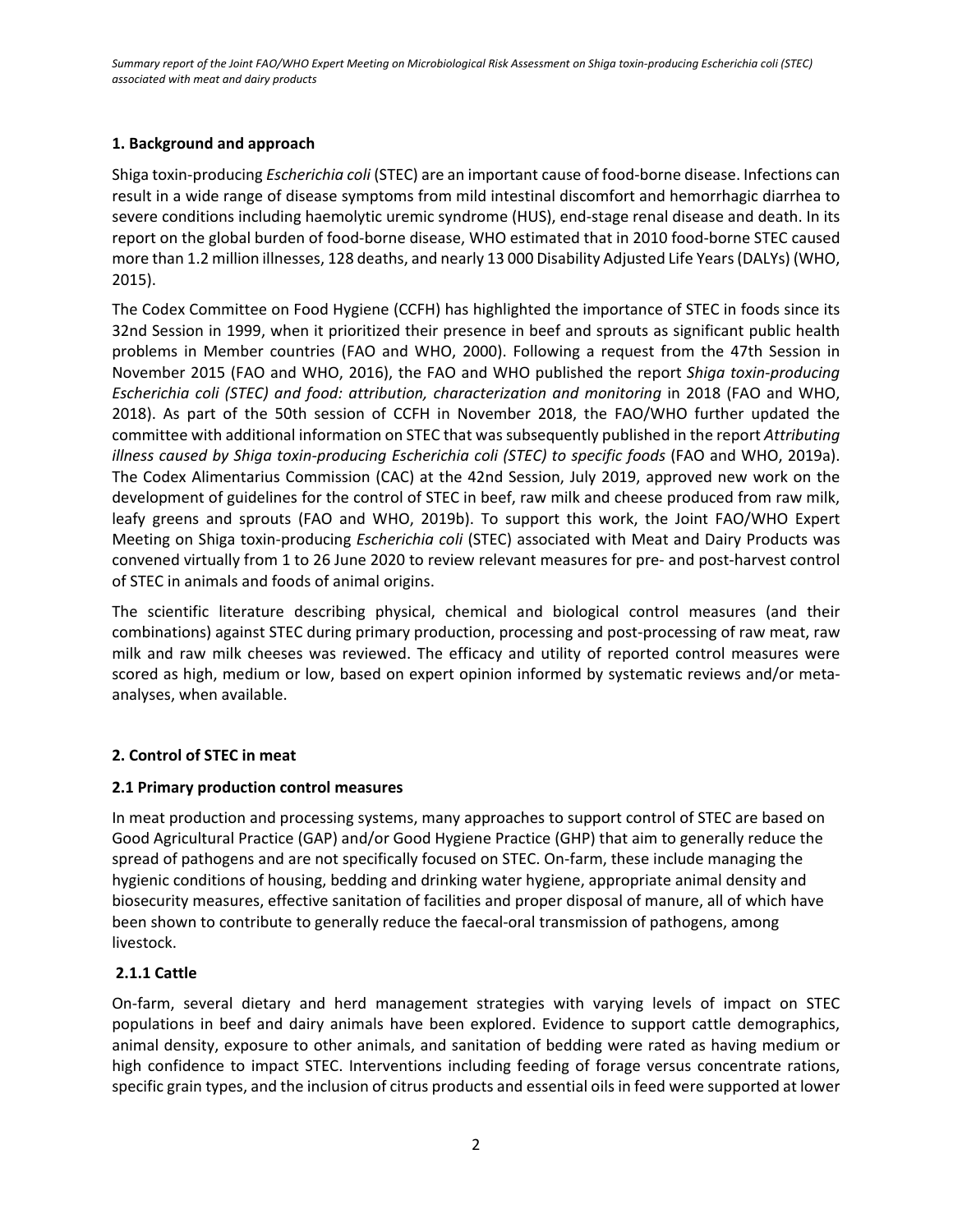levels of confidence in their efficacy. There was limited evidence supporting the implementation of other reported interventions for the control of STEC in cattle.

A range of feed additive options to manage STEC has been explored. Although several products, product combinations and doses have shown varying efficacies, studies have shown that probiotics may be useful when administered in feed. Evidence of consistent reductions of STEC using bacteriophages *in vivo* was not identified. Additions of colicins or sodium chlorate to cattle feed remain premature for consideration for the control of STEC in cattle herds due to limited available data, but the confidence in the evidence was medium.

Some vaccines have been shown to reduce faecal excretion of STEC O157:H7, but their efficacy is variable and is dependent on the type of vaccine and the number of doses administered. The use of vaccination in cattle has not been commercially adopted, likely due to the lack of incentives for the producer (farm-level) to cover the additional costs associated with vaccines and their administration; however, support for vaccine efficacy and confidence ranged from low to high depending upon the specific vaccine.

The use of antimicrobials to reduce STEC colonization or excretion remains controversial, due to the valid concerns about dissemination of antimicrobial resistance. Regardless of efficacy, the use of antimicrobials in cattle feed was not recommended for the control of STEC in cattle herds based on the available evidence.

Long distance transport and the stress of interim unloading/loading have been shown to increase faecal excretion of STEC that can lead to cross-contamination between animals. Evidence supports that, whenever possible, transport distance from farm to slaughter should be minimized in accordance with best practices for animal welfare, and the evidence for this was supported with a low/medium level of confidence.

# **2.1.2 Small Ruminants**

In general, most GAP and GHP that are used in cattle production are thought to have similar efficacy on reduction of STEC in goats and sheep. No interventions against STEC specific to small ruminant production are suggested due to the limited evidence supporting their adoption. Studies pertaining to vaccination in goats experimentally challenged with STEC O157:H7 showed promising results, but included only a small number of animals. Use of probiotic lactic acid bacteria in lambs and sheep reduced STEC (O157:H7 and non-O157) excretion and prevalence. Bacteriophage therapy reduced STEC O157:H7 counts in the lower intestinal tract of sheep. Lactoferrin, an immunomodulatory protein, when administered orally reduced STEC O157:H7 faecal concentration and duration of shedding in sheep. Supplementation of sodium chlorate in water provided to the sheep before transport to slaughter reduced STEC O157:H7 throughout the intestine. Vaccination, probiotics, bacteriophage, lactoferrin, and sodium chlorate can reduce STEC levels in small ruminants, but are not recommended for implementation due to the limited evidence supporting their efficacy.

# **2.1.3 Swine**

Domestic swine can carry and shed STEC, prevalently non-O157 STEC, but includes serogroups associated with severe disease in humans. No interventions for the control of STEC in live pigs were evaluated.

# **2.1.4 Other animals**

Several other ruminant animals are also commonly raised or hunted for food and may be a source of STEC. These include, but is not limited to, reindeer (*Rangifer tarandus*), yak (*Poephagus grunniens* or *Bos grunniens*), camelids, bison (*Bison bison* or *B. bonasus),* and buffalo (*Bubalus bubalis*). Pre-harvest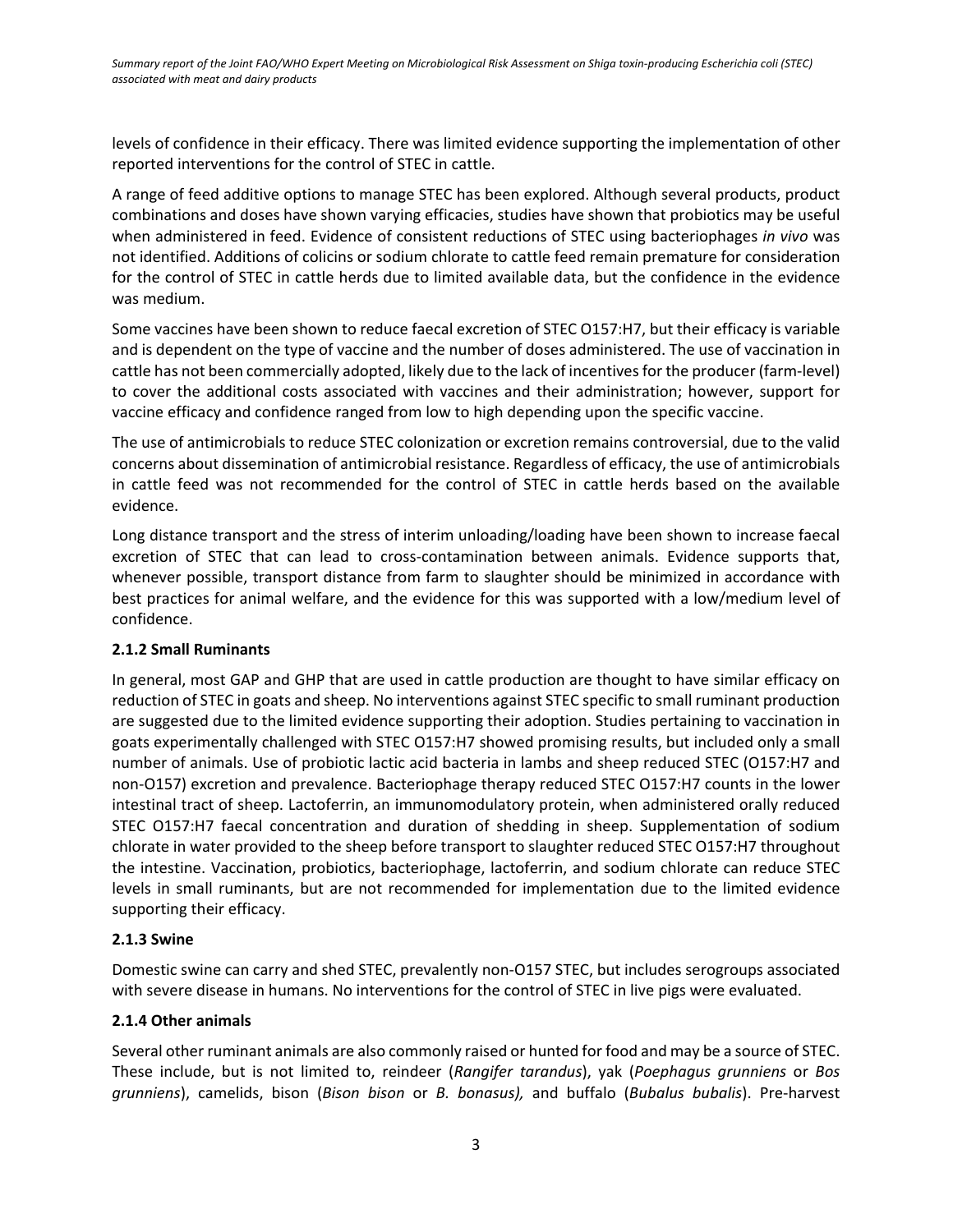intervention is not possible for wild-harvested animals. As for domesticated meat-producing animals, GHP can be used for pathogen reduction and control in farm-raised wild animal species. Specific interventions targeted at STEC in these species have not been reported, but controls used in cattle and small ruminants may have similar efficacy in these animal species.

# **2.2 Meat processing control measures**

During processing, GHP measures including lairage hygiene and optimized dressing and evisceration procedures to minimize carcass microbial contamination from the hide or the gastro-intestinal tract, trimming to remove visible carcass contamination, minimizing cross-contamination during handling, and the use of effective cooling systems can minimize microbial growth on carcasses. Avoiding contamination of the carcass through contact with hides, gut content or faeces during slaughter is an accepted management practice for controlling bacterial contamination, including food-borne pathogens, but is not specific to controlling STEC. However, evidence supporting the effectiveness and reliability of these GHP measures for the specific control of STEC was limited.

# **2.2.1 Beef**

The exact role of lairage in the spread of STEC is unclear and it is likely dependent on facility design, holding time, animal stress response, animal density and cleanliness. The efficacy of cleaning and disinfection of lairage pens can vary and are dependent on the implemented protocols. In lairage, hide scoring can be used to support targeted management of dirty animals, but the association between clean animal hide scores and reduced prevalence of pathogens on carcasses, including STEC, is not well understood.

Hide decontamination treatments including washes, dehairing and bacteriophage can be applied before or after stunning. Within the research studies, there were high levels of variability in the reported efficacy of these procedures, combined with practical issues, regarding their in-plant application. In general, the evidence on their role in reducing the transfer of STEC from hide to carcass was low.

Processing measures where evidence supported a high efficacy in reduction in the prevalence of STEC included steam vacuuming of visible faecal contamination on carcasses, use of a hot potable water carcass wash, steam pasteurization followed by 24 hour air chilling and combinations of these. The use of knife trimming to remove carcass tissue contaminated with faecal material is common and is supported by a medium confidence level in the evidence. In-plant studies demonstrated significant reductions in STEC prevalence derived from these processing control measures individually. Results of using bacteriophages have been more promising in processing and post-processing stages than in live animals.

Despite the widespread commercial use of pre-chill carcass decontamination treatments using organic acids and other chemical agents, there is a wide variation in the reported reductions in STEC levels and prevalence in both research and commercial applications depending on trial parameters and therefore, the confidence in the evidence was low.

The comparative efficacy of available and putative control measures (e.g. bacteriophage, lactic acid, irradiation) for reducing or eliminating STEC on primal cuts, trim and cheek meats was widely varied, ranging from <1 to >5  $log_{10}$ . Comparative studies under relevant pilot scale or production conditions were not identified; so, these studies were generally laboratory-based rather than at the scale or conditions used in commercial beef or veal production. Yet, chemical antimicrobial dips may prove to have a good efficacy for the control of STEC on primals and trims in establishments of all sizes and the data were supported at a medium level of confidence.

The comparative efficacy of available and putative control measures for reducing or eliminating STEC on ground beef and in retail packs was varied, ranging from no effect to  $>5 \log_{10}$ , with only high-pressure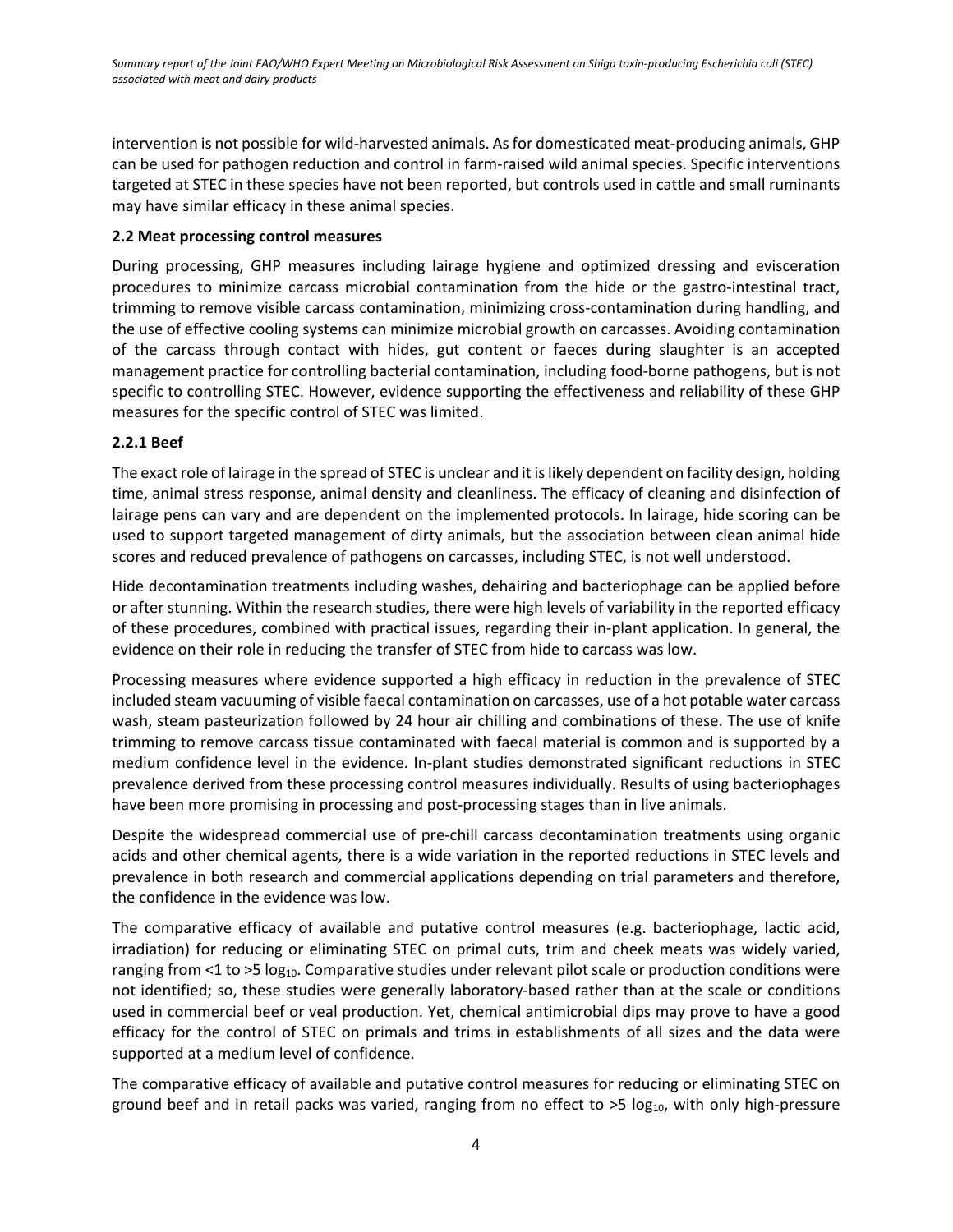processing (HPP), gamma irradiation and electron beam sterilization (eBeam) producing significant reductions ( $>4$  log<sub>10</sub>).

Several additional control measures including the commercial use of visualization technologies for faecal/ingesta contamination, blast freezing and storage of packed beef, innovative processing aides and packaging technologies, along with inclusion of post-packaging intervention strategies such as the use of microbial competition, colicins, and lactoferricin B, are currently being evaluated and may be important in the future.

Some studies showed that combinations of interventions during processing are more efficacious than individual treatments in reducing STEC levels, but the results were inconsistent and varied depending on study parameters.

## **2.2.2 Small Ruminants**

Carcass processing in sheep and goats is broadly similar to beef carcass processing. Despite the widespread use of pre-chill carcass decontamination treatments using organic acids and other agents in beef processing, their evidence supporting STEC reduction in sheep and goat processing in commercial settings was considered low. Hot water, lactic acid, and other organic acids have been used as sprays and applied on small ruminant carcasses, with STEC reductions broadly similar to those observed in cattle. No recommendations or interventions were available specifically targeting the control STEC in the processing of small ruminants.

# **2.2.3 Pork**

Pork products have occasionally been confirmed as vehicles of STEC transmission, but it remains unknown whether STEC contamination occurred during processing or via cross-contamination from other foods or animals during slaughter. In pig processing and post-processing, there are no interventions or practices that are specific for STEC, however, interventions described for pigs in the FAO/WHO report; "Interventions for the control of non-typhoidal *Salmonella* spp. in beef and pork" published in 2016, are expected to be broadly effective against STEC.

# **2.2.4 Meat derived from other animals**

Wild game harvested for meat may be processed at facilities specifically designed for that purpose or species (e.g. reindeer slaughter and processing facilities). However, a large portion of wild game is dressed using traditional field methods which often lack water or other sanitary facilities, making compliance with GMPs difficult. Meat from these species could be treated post-harvest in a similar fashion as beef to reduce STEC, but reports of the efficacy of these interventions in non-beef matrices is not reported.

# **3. Control of STEC in raw dairy products**

# **3.1 Control in primary production**

Contamination of milk with pathogens, including STEC, mainly occurs from contact of the product with faecal materials directly from the animal during milking or via milking equipment, milking personnel, and from the farm environment. Thus, factors affecting the carriage of STEC in live animals and those practices surrounding milking hygiene can reduce, but not assure the absence of contamination of raw milk for consumption or further processing.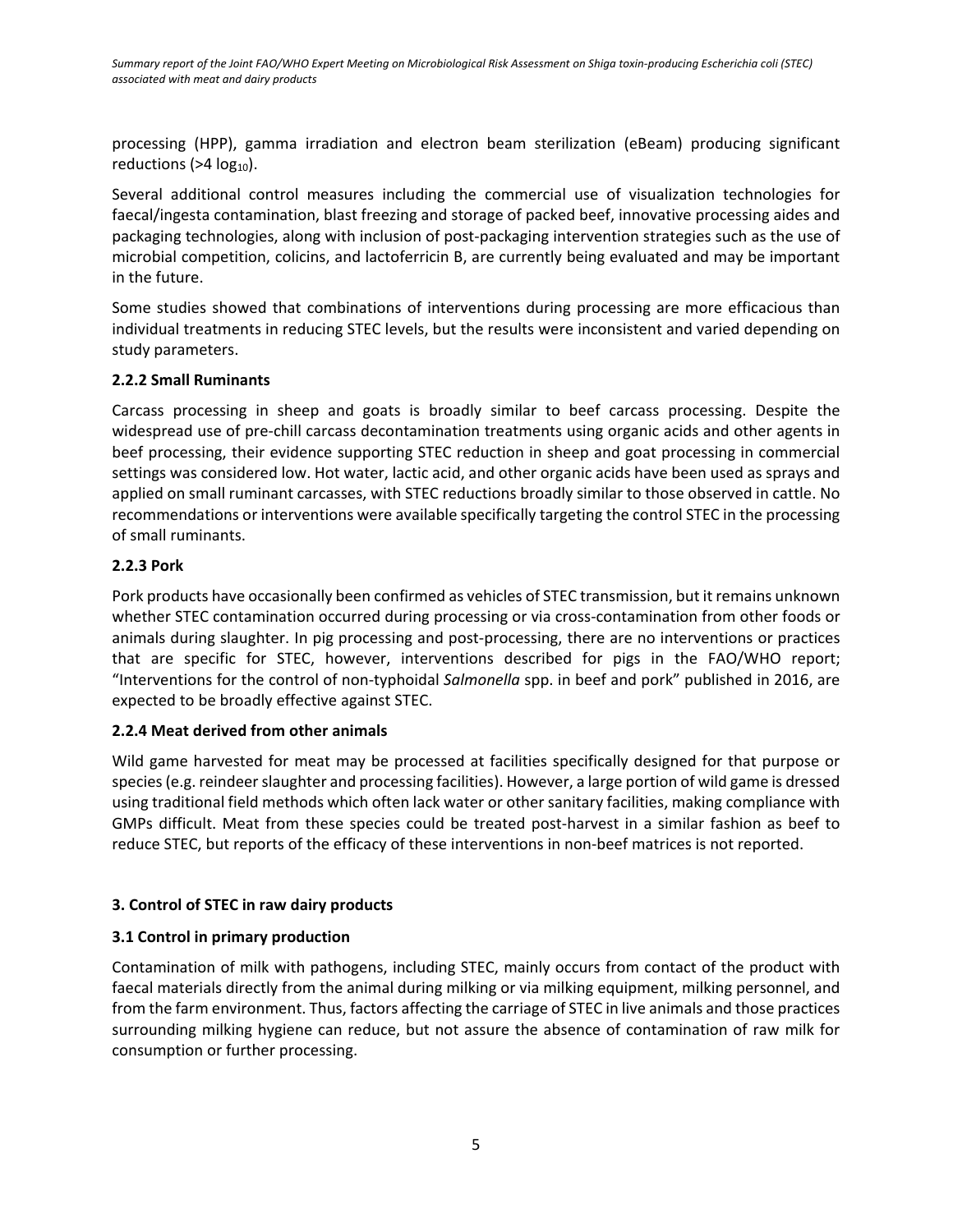# **3.2 Control in dairy processing**

## **3.2.1 Control measures during harvest, storage and transport**

Contamination can also occur during processing and post-processing. Hence, application of GHP and GMPs are essential to minimize contaminated milk.

Most of the interventions against STEC during the production of raw milk and raw milk cheeses were evaluated in challenge studies in a laboratory setting or implemented in pilot plants rather than under commercial or production-scale conditions. Furthermore, it was noted that the efficacy of interventions against STEC in raw milk cheeses varied greatly depending on the animal origin of the raw milk, manufacturing practices, the scale of production, the baseline microbial load, composition of the raw milk, and the STEC serotype used in the study.

Temperature control and hygiene within the harvest environments as well as during transportation of raw milk from the farm are critical parts of the milk supply chain and are part of GHP. Temperature can significantly affect the microbiological load of raw milk prior to processing, packaging and sale of milk intended for drinking or for manufacturing of raw milk cheeses. Although these interventions can mitigate the growth of *E. coli* and other indicator organisms, confidence in the evidence in support for these interventions for the control of STEC ranged from medium (udder hygiene) to low (milking environment hygiene and milk storage).

## **3.2.2 Control measures during processing**

Apart from pasteurization, which is very effective, several technologies have been evaluated to mitigate the presence of STEC in raw milk. Most processing interventions require costly equipment and some are time consuming, thus the volume of raw milk that can be efficiently processed in a plant can be negatively impacted. Both bactofugation (centrifugation to remove bacterial spores) and microfiltration require raw milk to be heated to between 50°C and 60°C to reduce viscosity before treatment. Furthermore, as microfiltration only works with skim milk, the cream needs to be separated, hence its use in treating milk intended for cheese manufacturing is uncommon. Bactofugation is more efficient for spore removal, whereas microfiltration is more effective in removing bacterial cells, but it may be susceptible to clogging problems. Some studies on the effectiveness of these interventions examined generic *E. coli,* but none have evaluated their effect against STEC.

Bacteriophages specific to *E. coli* and STEC have been evaluated to control STEC in raw milk. Bacteriophage treatments have shown some reductions in STEC levels during refrigerated storage. However, strain-tostrain variations in STEC reduction efficiency, and possible emergence of phage-resistant *E. coli* strains, have been observed. The effect of adding bacteriophage to control *E. coli* during milk fermentation in the making of cheeses has also been examined. Research demonstrated that a phage cocktail was able to completely inactivate *E. coli* and STEC O157:H7 strains without affecting the lactic acid starter strain, whilst for other STEC serovars, only small reductions  $\ll$  1 log<sub>10</sub>) CFU/mL were observed. However, there are STEC strain to strain variations in response to the phages, variations in phage specificity and the possible emergence of phage-resistant strains. Confidence in the evidence of bacteriophage usage during fermentation of milk was evaluated as medium.

Gamma or eBeam irradiation are very effective at reducing bacterial levels in milk. Although studies showed that 1 to 2 kGy doses did not seem to affect sensory qualities, off-flavors are often reported to be associated with irradiation, especially in dairy products. Confidence in the evidence was rated as medium. HPP has also been shown to be effective at reducing STEC O157:H7 levels in inoculated ultra-high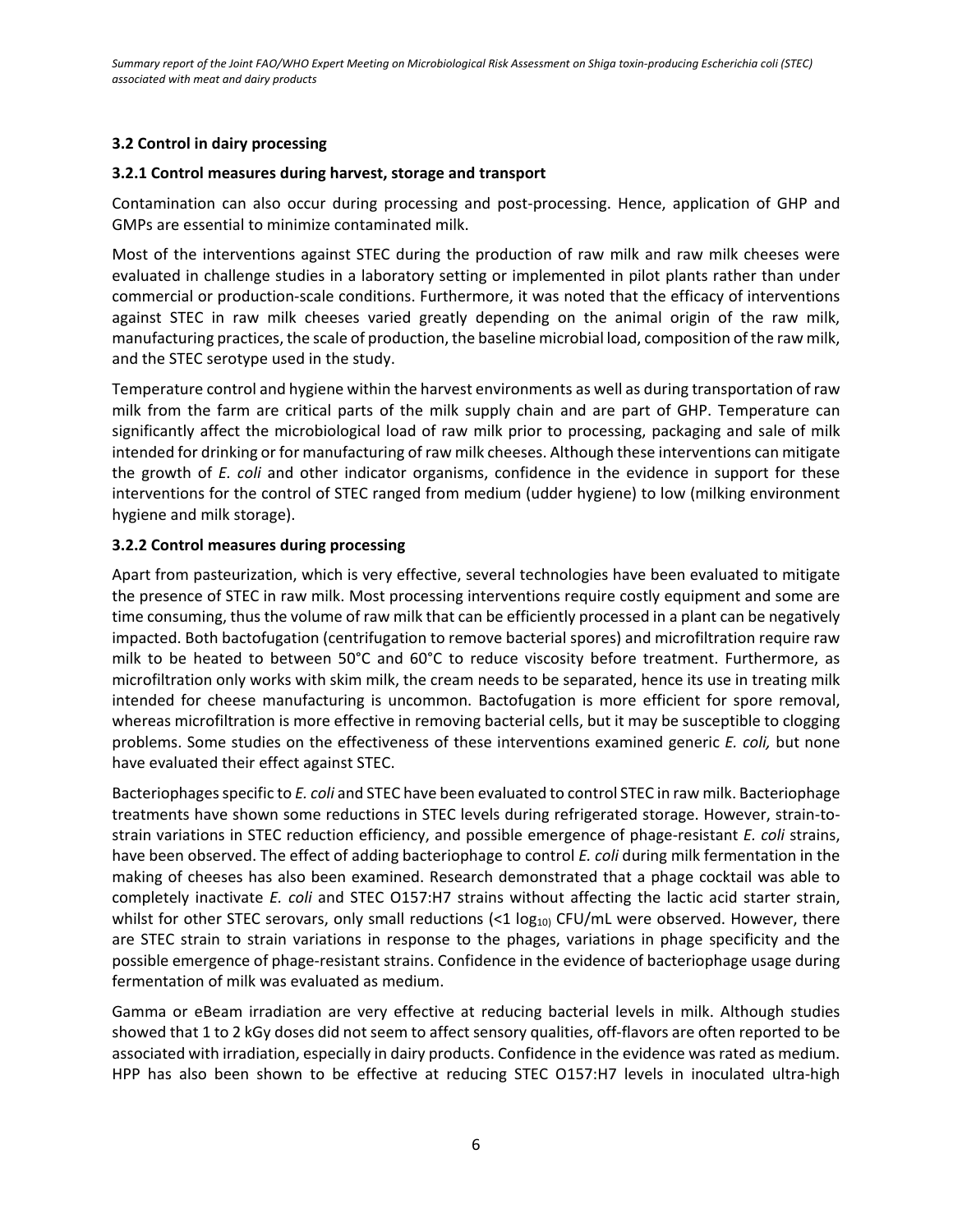temperature (UHT) treated milk. However, strain-to-strain variations in STEC response to high pressure have been observed and its effect in raw milk at low temperatures is unknown.

## **3.2.4 Post-manufacturing steps - packaging**

Active packaging is used in the food industry primarily to extend shelf-life, but also to prevent growth of pathogens. Although not as effective against STEC O157:H7, the use of technology such as modified atmosphere packaging (MAP) can slow the growth of other bacterial pathogens (e.g. *Listeria monocytogenes* and *Staphylococcus aureus*) in hard cheeses made from raw sheep's milk. However, the use of MAP in the cheese industry is still being explored using different combinations of gases for different cheese types.

In a limited study, bacteriophages added to cheese slices were not very efficacious at reducing STEC O157:H7 levels. The ineffectiveness of phage treatment was thought to be due to the low pH of the product, or a result of other undetermined factors. Irradiation via eBeam treatment was very effective in controlling pathogens on cheese surfaces, and the confidence in the evidence was rated as medium.

## **4. STEC monitoring and detection**

Sampling and testing of beef and raw milk products are an important part of verification plans, to confirm that practices and procedures described in the food safety programs are successful. Accurate quality and compositional test results are crucial and depend on appropriate sampling and sample handling, the type of representative samples (e.g., bulk tank, raw milk, milk filters, cheese) and proper methods and analysis. If GHP are implemented during primary production, the microbial load can be maintained at low levels in the raw materials and in the processed products. Once at the processing facility, testing at critical control points are required to assure food safety and wholesomeness of meat, raw milk, and raw milk cheese products.

Because STEC are often present only at low levels in foods, culture enrichment of food samples is an indispensable and critical step in detecting STEC in meat, dairy and other foods. Improved selective media formulations that facilitate STEC enrichment coupled with rapid screening assays (e.g. Shiga toxin Enzymelinked Immunosorbent Assay [EIA], Polymerase chain reaction [PCR], Loop-mediated isothermal amplification [LAMP]) can decrease the sample-to-result time and improve sensitivity. Further work is required to develop and validate STEC virulence traits and/or serogroup-specific enrichment procedures. Since STEC testing is complex, the quantitative detection of generic *E. coli* has been proposed as an alternative hygienic indicator during processing and post-processing stages, although it is not an absolute indicator of the microbial ecology of STEC. Furthermore, indicator counts can vary considerably depending on detection methodologies and practices, making it challenging to develop specific recommendations for all production conditions. The decision-making criteria based on *E. coli* indicator levels vary depending on the pre-defined acceptable limits and sampling plan, but can be useful for measuring trends and estimating baseline levels of STEC.

The use of molecular techniques, such as PCR, that target STEC virulence genes are highly sensitive and specific for STEC detection. Most PCR methods that have been validated for STEC testing are fast, low cost and commercially available. Presently, assays that target Shiga toxin genes (*stx*) and the *E. coli* attaching and effacing gene (*eae)* use different technologies, including real time-PCR, LAMP-PCR and digital droplet PCR (ddPCR). However, bacteria other than STEC may harbour the same virulence genes and the detection of genes alone may not fully reflect health risks due to differential or lack of gene expression. It is also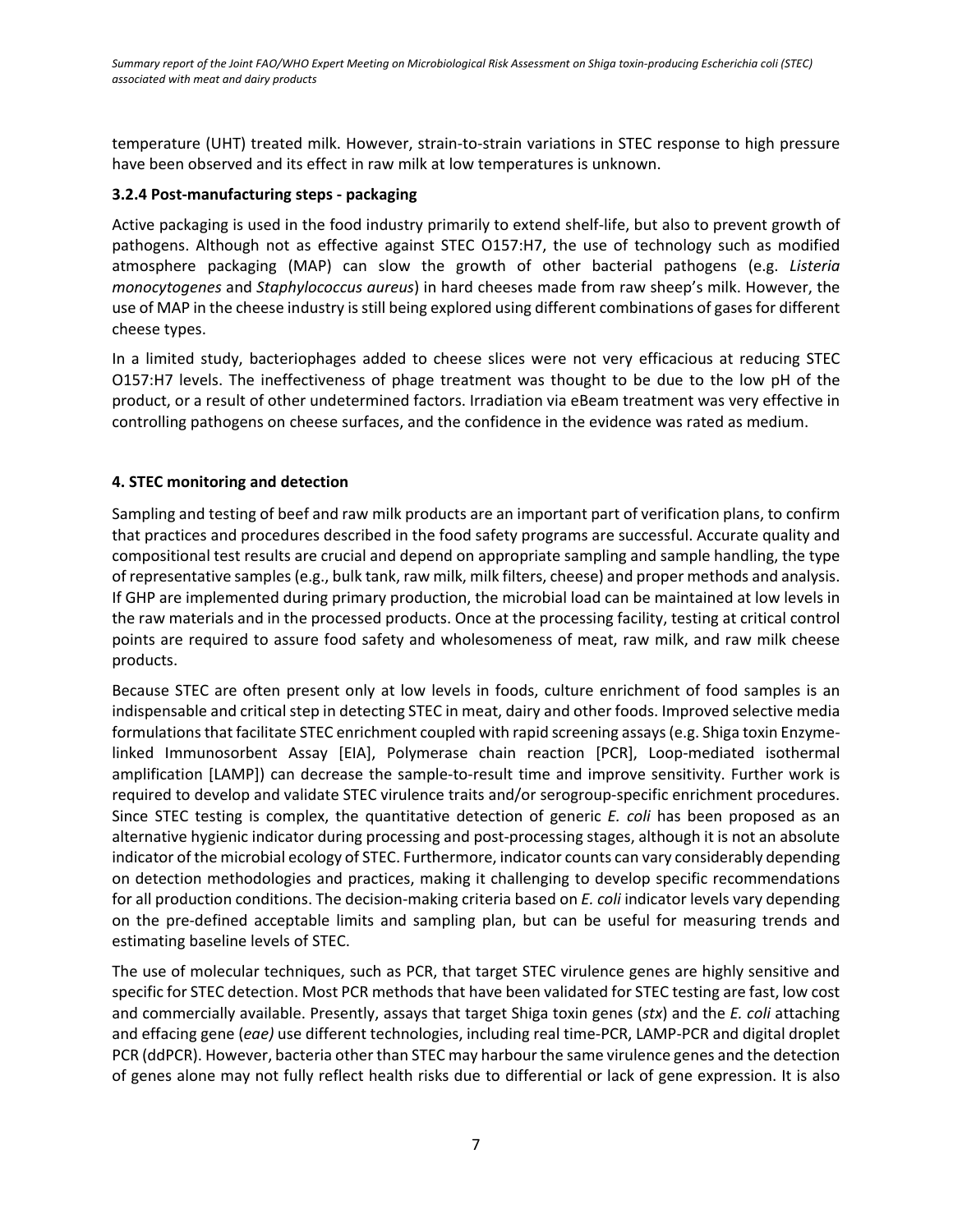important to characterize the *stx*<sup>1</sup> and *stx*<sup>2</sup> subtypes of STEC isolates, as some subtypes are more often associated with severe human disease.

The isolation of STEC by traditional culture-based methods or by immunomagnetic separation (IMS), are valuable to confirm presumptive PCR positive samples. Methods are needed that enable the efficient and specific isolation of STEC O157:H7 and non-O157 STEC. IMS techniques have greatly improved the isolation of STEC from enrichment cultures. However, IMS is only available for the major STEC serogroups that are commonly *eae* positive (O157, O145, O121, O111, O103, O26, O45). IMS assays can also lack specificity or fail to identify certain serogroups and additional PCR analyses for identifying *stx* genes for confirming STEC are required.

## **4.1 Testing in live animals**

The implementation of monitoring plans at the farm level to measure the impact of STEC prevalence on raw beef is considered impractical. Some concerns include: the highly intermittent nature of STEC excretion; the fact that super shedder cattle cannot be reliably identified; the detection of all STEC serogroups and strains is often not possible; the application of methodologies on farm would be costly, and the value of test outcomes would be uncertain.

## **4.2 Testing in meats**

Monitoring and laboratory testing for STEC O157:H7 and non-O157 in beef at the processing and postprocessing stages, is usually a stepwise approach which involves screening the sample for essential STEC virulence genes (*stx* and *eae*), followed by testing for the major STEC serogroups based on epidemiological evidence or as required for market access of export products. At the JEMRA meeting on STEC in 2017, a risk-based strategy was recommended for testing of a STEC isolate from food to discern the level of health risk based on STEC virulence genes, namely, specific *stx* subtypes, *eae*, and *aggR* (FAO and WHO, 2018).

STEC prevalence are generally lower in intact meat products than in trim or ground/minced beef. STEC presence and levels in meat and meat products can vary considerably due to differences in primary, processing and post-processing conditions and interventions.

# **4.3 Testing in raw milk and raw milk cheese**

Although STEC are isolated from raw milk and raw milk cheeses, STEC testing is not common in the dairy industry for many countries and most sampling and testing protocols target indicator organisms such as *E. coli.* Manufacturers often use indicator levels to select for raw milk of good quality for raw milk cheese production. Though the presence or concentration of generic *E. coli* or other indicator organisms in raw milk does not necessarily indicate the presence of STEC, they remain useful hygienic markers of the quality of raw milk.

### **5. Limitations and gaps**

Strength of the evidence on the efficacy of the evaluated interventions and their perceived utility/practicality varied greatly based on the study design. Some studies were conducted in meat or dairy plants and others in laboratory settings. There were also differences in the quantitative and the qualitative approaches, the analytical methods used, the serotype and strains of STEC used and their inoculum concentrations.

Scientific evaluations of interventions and treatments to control STEC throughout raw beef, raw milk and raw milk cheese production chains are as representative as possible to the scenario in which they would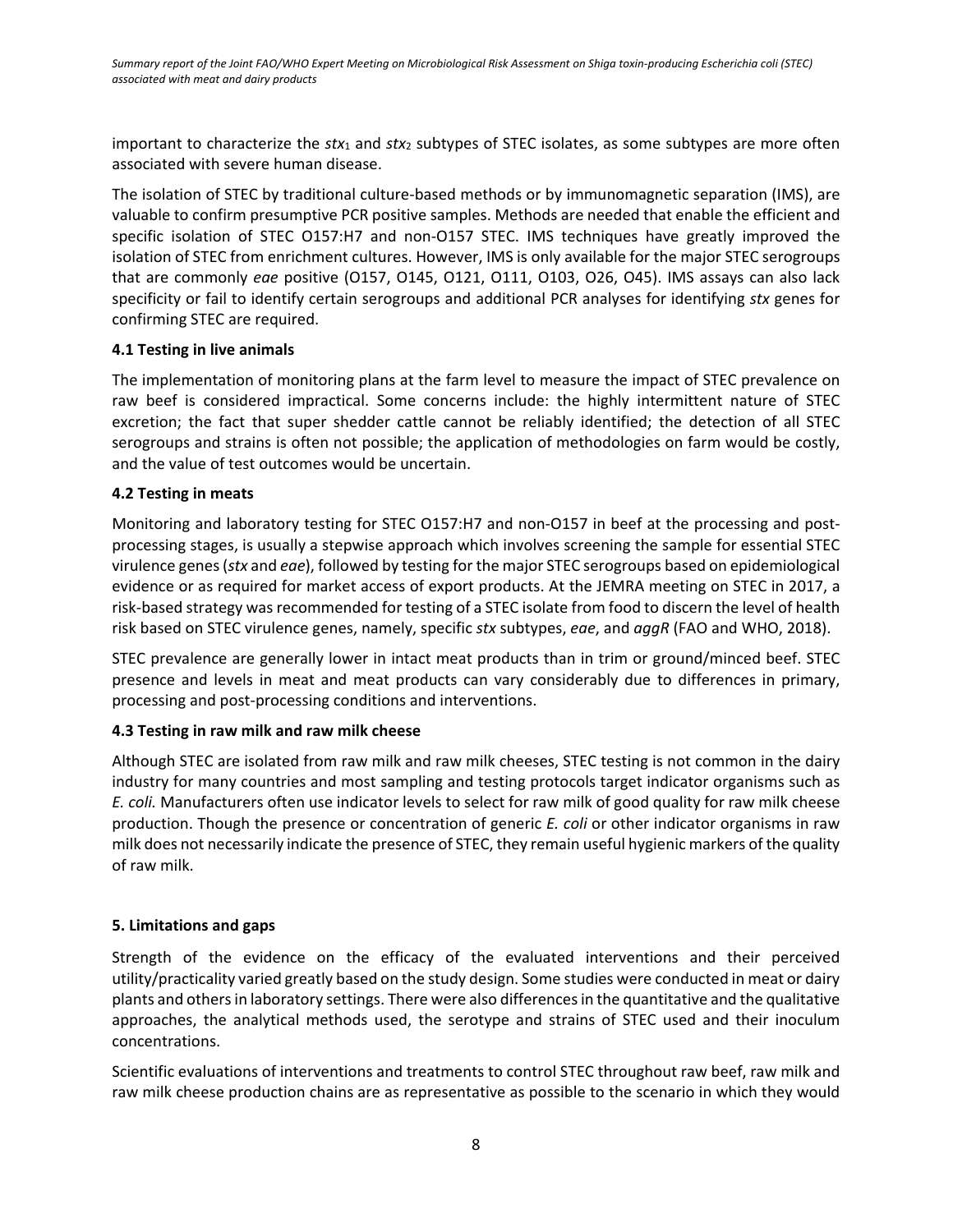be applied. Conducting these studies in-plant are frequently prohibited due to health risks associated with the potential introduction of pathogens into the food supply and the budgetary constraints associated with testing large number of samples required for detecting STEC in food matrices. Consequently, surrogate bacteria, such as generic *E. coli*, are used as substitutes and the results extrapolated, meaning that evidence of intervention effects specifically for STEC may not be available currently or in the future. Therefore, there is doubt and uncertainty as to whether the detection and reduction levels observed in surrogate studies are truly representative of STEC or of commercial production and processing.

As part of the review, it was acknowledged that there is a need to bridge the evidence gap between studies that demonstrated efficacy on a small scale (laboratory) versus those demonstrating efficacy at a large scale (pilot plant or commercial processing). Most STEC interventions have been evaluated using laboratory-based challenge studies rather than under commercial or production scale conditions. Many of the challenge studies examining the impact of interventions used artificially high starting inoculum levels of one or more STEC strains and with limited serotypes, and only a few studies assessed the impact of high versus low inoculum levels. Low inoculum levels are likely to be more representative of natural contamination situations, and were, in general, associated with minimal reductions of STEC by the interventions used. Many studies evaluated the inherent effect of the control measure in the animal host or meat matrices on the efficacy of STEC reduction, however these results are equivocal, as it is difficult to quantify such effects in actual situations.

Many studies focused on the impact of an individual control measure at a specific stage in the food chain, rather than in the context of a total food chain or of the safety of the food available to the consumer. Many food businesses have implemented multiple control measures concurrently or sequentially on farms and in processing facilities, but the overall efficacy of multiple "hurdles" in the total chain remains difficult to quantify. It is uncertain that observed reductions associated with each individual control will be cumulative when combined. Furthermore, the efficacy of an intervention may vary from establishment to establishment. This report has therefore considered each control measure in isolation, unless there were scientific data supporting a reduction when used in combination with others.

It was recognized that with advances in analytical methods, including increasing use of molecular tools, the evaluation of evidence concerning some STEC control measures and interventions may need to be revised in the future.

# **6. References**

- **FAO & WHO**. 2000. Report of the Codex Alimentarius Commission Twenty-Fourth Session, 2–7 July 2001, Geneva/Report of the Thirty-Second Session of the Codex Committee on Food Hygiene. 29 November – 4 December 1999. https://www.fao.org/fao-who-codexalimentarius/shproxy/en/?lnk=1&url=https%253A%252F%252Fworkspace.fao.org%252Fsites%252Fcodex%252F Meetings%252FCX-712-32%252FAl01\_13e.pdf.
- **FAO & WHO.** 2016. Codex Alimentarius. Report of the 47th Session of the Codex Committee on Food Hygiene. 9 – 13 November 2015 [http://www.fao.org/fao-who-codexalimentarius/sh](http://www.fao.org/fao-who-codexalimentarius/sh-proxy/en/?lnk=1&url=https%253A%252F%252Fworkspace.fao.org%252Fsites%252Fcodex%252FMeetings%252FCX-712-47%252FReport%252FREP16_FHe.pdf)[proxy/en/?lnk=1&url=https%253A%252F%252Fworkspace.fao.org%252Fsites%252Fcodex%252F](http://www.fao.org/fao-who-codexalimentarius/sh-proxy/en/?lnk=1&url=https%253A%252F%252Fworkspace.fao.org%252Fsites%252Fcodex%252FMeetings%252FCX-712-47%252FReport%252FREP16_FHe.pdf) [Meetings%252FCX-712-47%252FReport%252FREP16\\_FHe.pdf.](http://www.fao.org/fao-who-codexalimentarius/sh-proxy/en/?lnk=1&url=https%253A%252F%252Fworkspace.fao.org%252Fsites%252Fcodex%252FMeetings%252FCX-712-47%252FReport%252FREP16_FHe.pdf)
- **FAO & WHO.** 2018. Shiga toxin-producing *Escherichia coli* (STEC) and food: attribution, characterization, and monitoring. Microbiological Risk Assessment Series No. 31. Rome, FAO. [https://www.fao.org/3/ca0032en/ca0032en.pdf.](https://www.fao.org/3/ca0032en/ca0032en.pdf)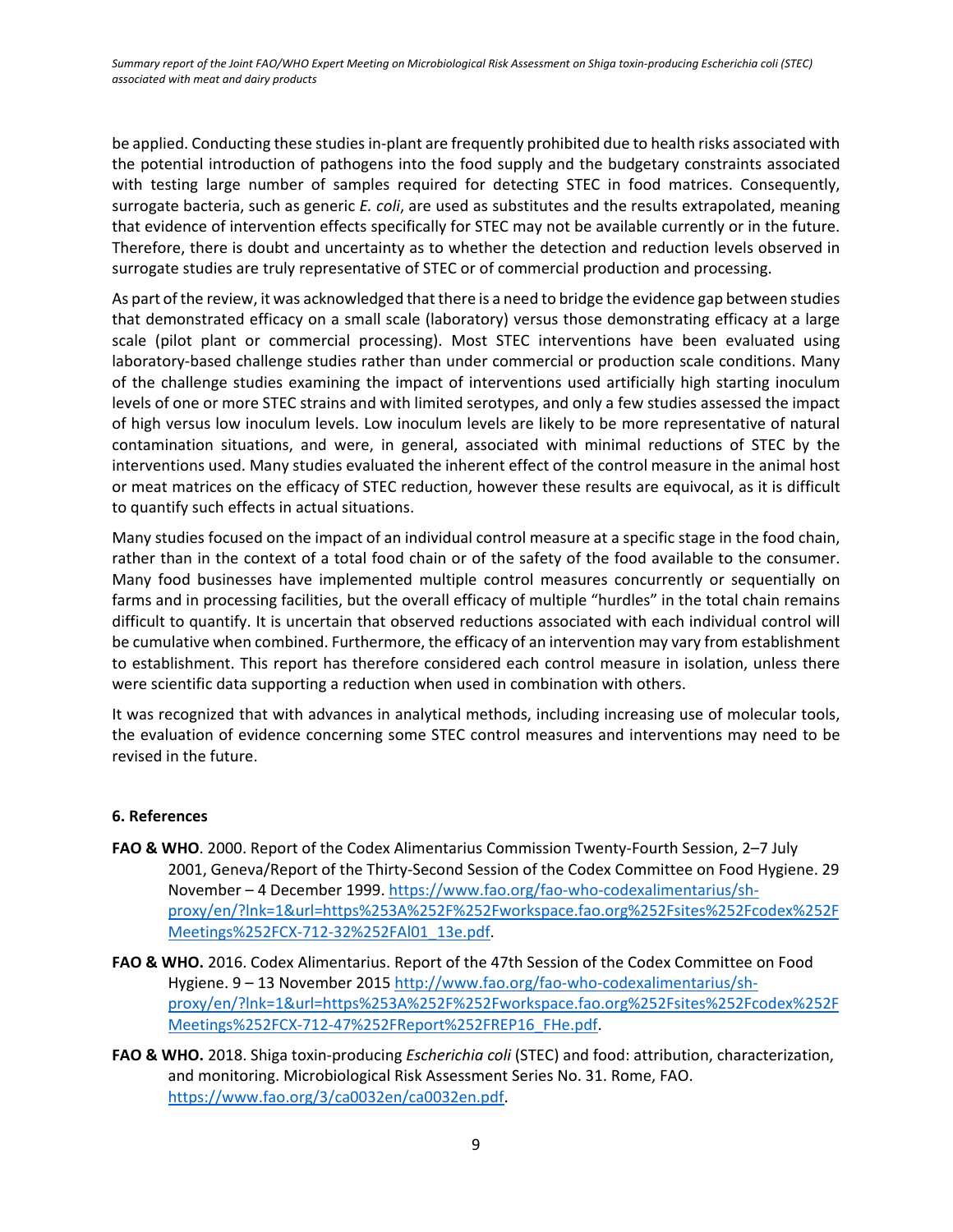*Summary report of the Joint FAO/WHO Expert Meeting on Microbiological Risk Assessment on Shiga toxin-producing Escherichia coli (STEC) associated with meat and dairy products*

- **FAO & WHO.** 2019a. Attributing Illness caused by Shiga toxin-producing *Escherichia coli* (STEC) to specific foods: Report. Microbiological Risk Assessment Series No. 32. Rome, FAO. [http://www.fao.org/3/ca5758en/ca5758en.pdf.](http://www.fao.org/3/ca5758en/ca5758en.pdf)
- FAO & WHO. 2019b. Codex Alimentarius. Report of the 50<sup>th</sup> Session of the Codex Committee on Food Hygiene. [https://www.fao.org/fao-who-codexalimentarius/sh](https://www.fao.org/fao-who-codexalimentarius/sh-proxy/en/?lnk=1&url=https%253A%252F%252Fworkspace.fao.org%252Fsites%252Fcodex%252FMeetings%252FCX-712-50%252FReport%252FREP19_FHe.pdf)[proxy/en/?lnk=1&url=https%253A%252F%252Fworkspace.fao.org%252Fsites%252Fcodex%252F](https://www.fao.org/fao-who-codexalimentarius/sh-proxy/en/?lnk=1&url=https%253A%252F%252Fworkspace.fao.org%252Fsites%252Fcodex%252FMeetings%252FCX-712-50%252FReport%252FREP19_FHe.pdf) [Meetings%252FCX-712-50%252FReport%252FREP19\\_FHe.pdf.](https://www.fao.org/fao-who-codexalimentarius/sh-proxy/en/?lnk=1&url=https%253A%252F%252Fworkspace.fao.org%252Fsites%252Fcodex%252FMeetings%252FCX-712-50%252FReport%252FREP19_FHe.pdf)
- **WHO.** 2015. WHO estimates of the global burden of foodborne diseases. Geneva, WHO. [https://apps.who.int/iris/bitstream/handle/10665/199350/9789241565165\\_eng.pdf?sequence](https://apps.who.int/iris/bitstream/handle/10665/199350/9789241565165_eng.pdf?sequence=1) [=1.](https://apps.who.int/iris/bitstream/handle/10665/199350/9789241565165_eng.pdf?sequence=1)